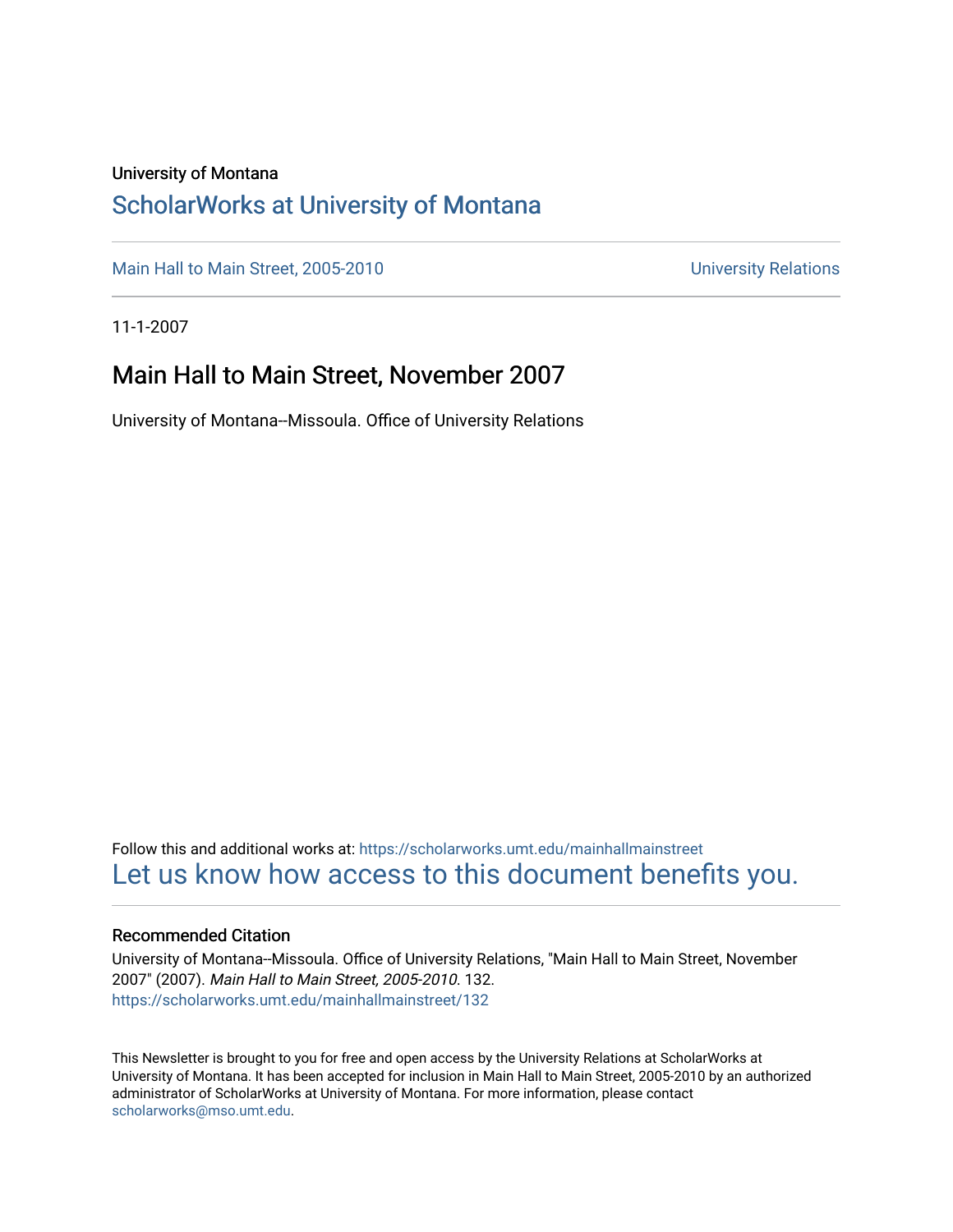

# **UM professor part of winning Nobel Prize team**

 $\prod_{\text{face}}$ The University of Montana gets to share a piece of the Nobel Peace Prize awarded to Al Gore and the Intergovernmental Panel on Climate Change.

That's because UM ecologist and forestry Professor Steve Running was a lead author of the 2007 United Nations IPCC report, which presents strong evidence that humanity is artificially warming our world.

"This is such an unimaginable honor, and I'm just stunned," Running said. "Nobody on the IPCC committee expected the award because a Nobel Peace Prize has never gone to a committee before."

Running was nominated by the U.S. government in May 2004 to be a lead author of the chapter on North American impacts in the current IPCC report. His

U.S. working group author team then met in Austria, Australia, Mexico and South

Africa over the next two 1/2 years, and the report was





ipcc.ch.

*Peter Saddler?*

*run and saved himselfand left thefoolish ewes to pile up and*

*Couldn't he have*

*freeze? Were wool*

*more important than his life?"*

**Steve Running will give a lecture titled "The Five Stages of Climate Grief" at 4 p.m. Monday, Nov. 26, in the University Center Ballroom. Following the lecture, at 5 p.m., the University will host a reception for Running. The eventis free and open to the public.**

award of the Nobel Peace Prize for the IPCC. This makes each of you a Nobel Laureate, and it is my privilege to acknowledge this honor on your behalf."

Running has worked for UM since 1979. He directs the College of Forestry and Conservation's Numerical Terradynamic Simulation Group, which **— Continued back page**

## **J-School releases long-lost A.B. Guthrie essay**

unveiled in Brussels in April 2007. His group was among 180 IPCC member nations that helped prepare the report, which is available online at http://www.

Guthrie Jr. was a prolific writer of both journalism and fiction and his family thought all of his work was accounted for - until an essay on **"W7zo** *was*

sheepherding emerged from papers held by his sister.

The writing was discovered by Guthrie's niece, Peggy Haugen Bloom of Missoula, who found the manuscript in papers held by her mother, Jane Haugen.

The long-lost essay has been published in a limited edition by the UM School of Journalism, which is selling 250 hand-bound copies numbered and signed for \$100 each as a fundraiser. Money raised will be used for the Guthrie Reading Room in *and lamb chops* the newly built Don Anderson Hall.

The essay, given the title "Occupation Sheepherder" by Guthrie's daughter, Gus Miller of Butte, was prompted by a headstone

Guthrie saw near Choteau at the grave of a sheepherder who lost his life in a storm.

In his classic, spare yet evocative prose, Guthrie ruminates on the life of the sheepherder - the mandate to stay with the flock even when his own life is threatened, the sheepherder's isolation and connection to the land and the tendency to go wild in town when not out with the sheep.

her father's writing life and the role UM and the journalism school has played in her family's history.

Charles Hood, former dean of the journalism school and UM professor emeritus, weighs in with remembrances of interviewing Guthrie for his master's thesis, which Hood completed in 1969.

was fabulous," adding, "My cousin didn't know quite what to do with it. I had been put on the advisory board for the journalism school. I certainly wanted to prove my worth as a member of the

council," Miller said, tongue in cheek, so she suggested publishing the essay and selling it to raise money for the school.

Asked if she thinks it possible another Guthrie manuscript will be found, she said, "It's safe to say there will never be another unpublished piece of Guthrie to see the light of day."

**Gus Miller and A.B. Guthrie Jr.**

Peggy Kuhr, dean of the School of Journalism, noted that "people interested in Montana history, writing and journalism will be interested in this book." $-$ Continued back page  $-$  **Continued** back page

Miller provides an engaging forward to the book, discussing

Miller said when her cousin told her of the find she "thought it

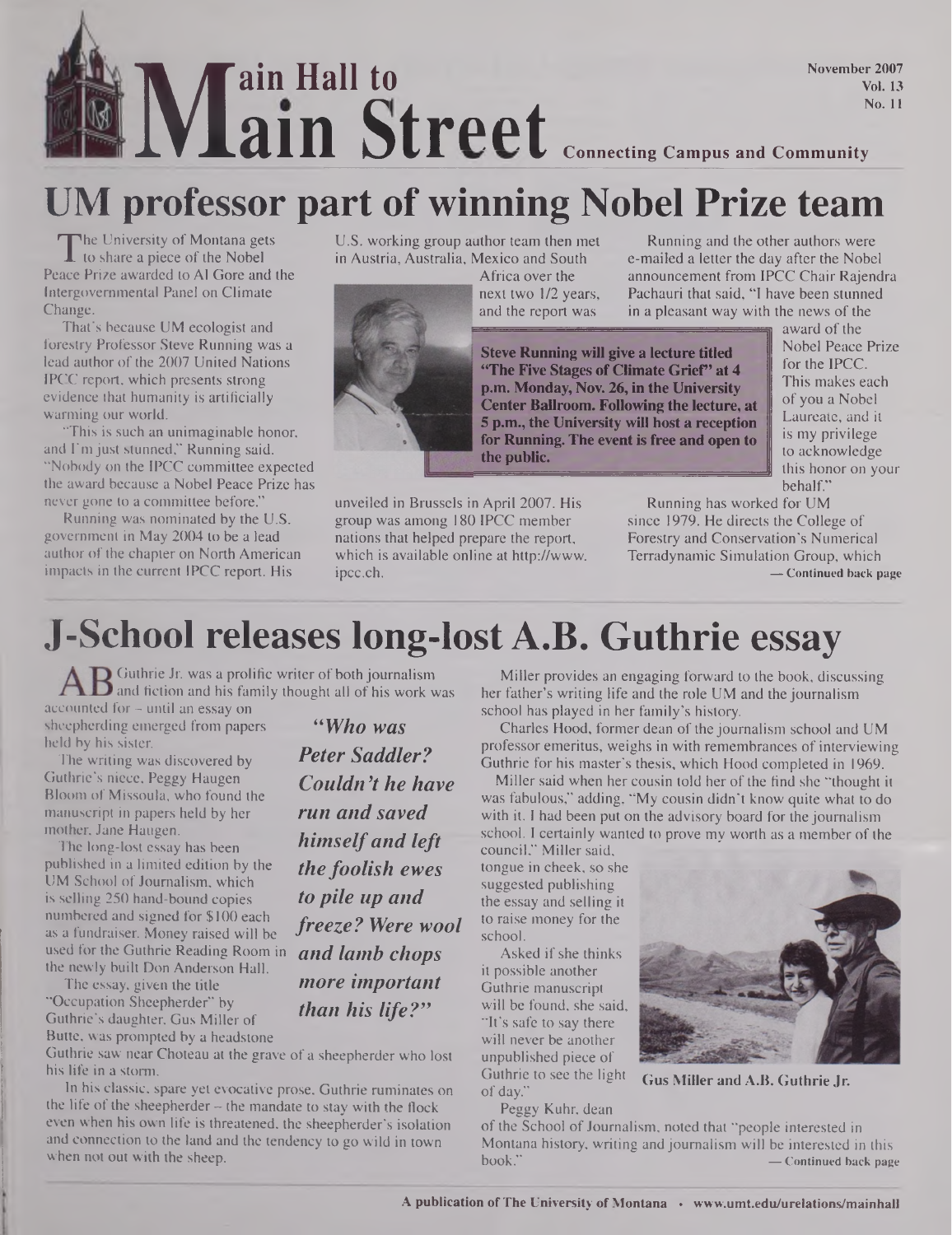# **National guide ranks University in top 100 colleges**

**T TA** *I* ranked 61st in the recently **LJ** IVJLreleased 2007 Annual College Guide published by Washington Monthly magazine. It is the third annual college guide released by the magazine,

which is based in Washington, D.C.

The ranking system used for the guide includes several factors not given as much consideration in other university-ranking systems, including national service, student social mobility and research contributions.

UM President George Dennison expressed support for the ranking approach,

noting that it emphasizes social mobility for students through access to Pell grants; defines research not only in terms of

dollar volume but also by the number and percentage of graduates who go on to advanced work in their disciplines;

> and service, including participation in the Peace Corps, ROTC and other forms of civic engagement

Paul Glastris, editor of the magazine, noted in a column that the purpose in compiling the guide was to "focus on what colleges are doing for the country" rather than what they do for individual students or faculty members.

Rankings are based on how much a college or university "contributes to the higher good," he wrote, adding that "nearly every challenge America now faces could be met in part by better

harnessing the power of our colleges and universities."

Texas A & M topped the list, with the Universities of California at Los Angeles, Berkeley and San Diego taking the second through fourth spots. Several other state-supported schools also ranked high, while many Ivy League universities ranked lower than they typically rank in other surveys. Cornell was the only Ivy League university to make the top 20 in the rankings.

Utah State University ranked 54th. The University of Colorado, Boulder ranked 58th and the University of Missouri, Columbia ranked 60th.

Few other schools similar in size and mission ranked as high as UM. Oregon State University ranked 75th, the University ofWyoming ranked 81st, Washington State University ranked 127th and Montana State University ranked 163rd. &

# **Degrees in speech pathology again available at UM**

U island and N<br>thologists. Thtil recently only three U.S. states - Alaska, Rhode Island and Montana - didn'<sup>t</sup> prepare their own speech

Now the list is down to two. University officials recently announced the creation of UM's new Department of Communicative Sciences and Disorders. Part of the School of Education, the new program will offer an undergraduate degree in communicative disorders and a master's in speech pathology.

UM offered a speech pathology program in the late 1980s, but it was cut, along with several other departments, as a costsaving measure. Since then, Montana schools and hospitals have experienced a shortage of qualified speech therapists, and schools are required by law to provide language or communication therapy for students with disabilities who need it.

"Schools across the state have very large numbers of vacancies for speech pathologists - typically 20 to 30 a year," said Rick van den Pol, director of UM's Division of Educational Research and Service. "Last spring when the Faculty Senate reviewed the University's proposal to revive the program, we had a gentleman from Eastern Montana come in, and he said his school had to spend something like \$100,000 per year for part-time services. It's required by law, so there is just this giant need across Montana."

UM President George Dennison said the people of Montana have suffered from a lack of speech and language pathologists.

"Even more tragic is that children have suffered," Dennison said. "Lack of services will forever follow those young people who, if they had received professional assistance, would have been able to correct most if not all of their delays. The citizens of Montana  $-$  most importantly the children  $-$  will be better off with this program back in place here at the University. Because of its critical importance, we intend to sustain it this time."

Van den Pol said UM tried three times previously to bring the program back. Evidently the fourth time was the charm. State lawmaker Wanzenried spearheaded a \$700,000 appropriation

from the Legislature to jumpstart the program. UM also applied for and received a \$353,000 grant from the state Board of Regents for equipment and technology.

The department will begin teaching undergraduate students in fall 2008. A master's degree is required in order to be licensed as a speech-language pathologist in Montana. "If you earn this degree, you are going to get a job," van den Pol said. "This is a high-demand career.'

The department will be housed in UM's Curry Health Center and will require six or seven new faculty hires. Al Yonovitz, an associate professor of speech pathology at Charles Darwin University in Australia, has been hired to lead the developing department.

"We are encouraging high school seniors, students uncertain about their career choice and mature-age students interested in investigating a rewarding career in speech-language pathology to consider us," Yonovitz said. 'To meet the needs of those who already have a bachelor's degree, we will offer a bridging program, with courses being offered through face-toface classes taught during weekends and evenings, as well as incorporating instructional television and Webbased delivery."

Yonovitz is a licensed audiologist

with an international reputation. Before working in Australia, he was a faculty member at Conley Speech and Hearing Center of the University of Maine at Orono and the Speech and Hearing Institute of the University of Texas Health Science Center at Houston. He also was the principle audiologist at the University of Maine, where he visited American Indian communities in New England.



**Al Yonovich will lead the new department**

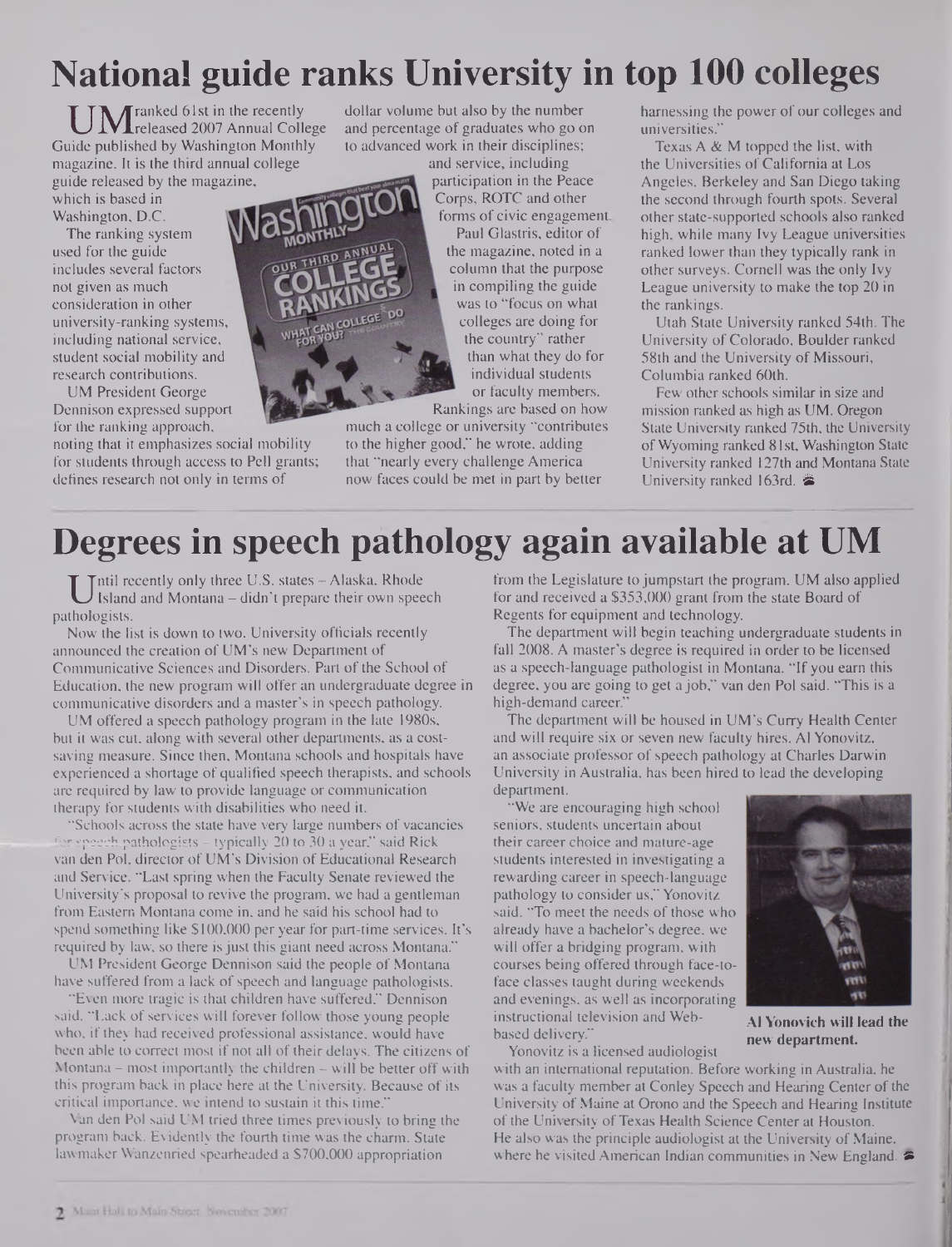**Geosciences Degree—**For the first time in its history, UM will jointly offer a degree with partner universities in Europe. Geosciences Professor Marc Hendrix said the University has been awarded a four-year, \$408,000 grant from the U.S. Department of Education to establish a bachelor's degree program in international field geoscience. The degree will be issued jointly by UM, the University of Potsdam in Germany and University College Cork in Ireland. Students pursuing the degree will take classes and do fieldwork at all three universities before they graduate. "Our goal with this program is to give our students some international experience," Hendrix said. "We also want them to spend a significant amount of time in the field actually looking at geology and geoscience processes in different parts of the world." He said the grant will allow 24 UM students to study geosciences in Germany and Ireland during the next four years. In return, 12 German and 12 Irish students will come to Montana to study.

**Native Labs—**UM announced recently the establishment of two Native American Research Laboratories dedicated to training Native students in basic sciences and biomedical sciences. The laboratories are the first research labs at any university in the nation developed specifically to provide hands-on cross-disciplinary research training opportunities for Native American undergraduate and graduate students. The labs will provide a cultural "comfort zone" where Native students can learn how to use state-of-the-art research instrumentation and modem laboratory techniques to study research questions. UM has contracted Michael Ceballos, a research assistant professor in the Division of Biological Sciences, to help develop the Iaboratories. A former tribal college science faculty member, Ceballos is a member of the National Science Foundation Quality Education for Minorities Network Native American Leadership Development Institute and the NASA Astrobiology Institute. Ceballos is concurrently completing his doctoral studies in the integrative microbiology and biochemistry program. "This is an excellent opportunity for Native students to realize their educational dreams in a non-intimidating environment," Ceballos said."It's time that we indigenous people cease being only the subjects of research and become part of the community doing the research. We often forget that indigenous people of the Americas were at the pinnacle of global scientific



discovery and engineering achievement when Europe was in the Dark Ages. Science is a part of our Native heritage that needs to be revived."

**New Exhibits—**"Sacks Appeal: Designs on the Shopping Bag" and "Everyday Objects in Art: Works from the Permanent Collection" are on display at UM's Montana Museum of Art & Culture. The exhibits opened Oct. 30 and will run through Dec. 22. "Sacks Appeal" is at the museum's

Meloy Gallery; a special window display also can be viewed at Macy's department store at 110 N. Higgins Ave. in Missoula. "Everyday Objects in

museum's

Art" is in the **Passion 1977-1987" Keith Haring, "L'epoque, La Mode, La Morale, La**

Paxson Gallery. "Sacks Appeal" features some of the finest shopping bag designs of the 20th century. Included are dazzling bags with designs by artists such as Roy Lichtenstein, David Hockney, Keith Haring, Barbara Kruger and Annie Liebowitz. "Everyday Objects" are works reflecting development in modem art originating with Marcel Duchamp's readymades to assemblage and contemporary trends that blur the boundaries between art and life.

**Dino Dollars—**UM paleontologist George Stanley was featured in a 16 minute segment on "Dateline NBC" titled "Dino Dollars," which aired Aug. 22. The piece described how many landowners in Montana and throughout the West are earning extra money by selling ancient

remains on their property to commercial fossil-hunting companies. Stanley spoke out against selling to such fossil brokers, who often are more concerned with making money then preserving the remains for science. "What is the money value of a fossil?" Stanley asked. "You can't put a value on it. The value to me is the value to science." The entire story can be viewed on YouTube at <http://www.youtube.com/> **watch?v=7ay6EKY**rjio.

**Handel's 'Messiah'—**The University Theatre will again ring with the hallelujah refrains of Handel's "Messiah" at 7:30 p.m. Sunday, Nov. 25. It will be the 12th Habitat for Humanity benefit at UM and will feature four UM voice faculty soloists: Anne Basinski, Kimberly James, David Cody and Stephen Kalm. Ron Willcott will conduct. More than \$100,000 has been raised over the years through the performances, which have helped fund construction of more than 30 homes in the Missoula area. Singers in the chorus raise money through pledges. The concert is free and open to the public, although donations are welcomed. For more information, contact Nancy Cooper, UM adjunct assistant professor of music, at 406-243-2080.

**Better Payers—**The latest statistics show fewer UM students are defaulting on their student loans. UM's federal fiscal cohort default rate fell from 4.4 percent in 2004 to 2.6 percent in  $2005 - a$  oneyear decrease of 40.9 percent. "This is great news," said Mick Hanson, director of UM's Financial Aid Office. "No. 1, it suggests an improved job market for students, helping them repay their loans. No. 2, it shows the Student Assistance Foundation in Helena, which services the majority of student loans in Montana, continues to improve its services for students when it comes to repayment." Hanson said institutions such as UM also have improved credit counseling for students as they exit college for the working world.

**Christmas Bricks—**With Christmas just around the comer, shoppers might want to consider the gift of a Centennial Circle brick for friends, loved ones or even themselves. The bricks are placed in UM's Oval near the Grizzly sculpture. The cost is \$150 a brick. The deadline for buying bricks for the spring engraving is April 16, 2008. For more information call University Relations at 406-243-2523 or visit http:// [www.umt.edu/urelations/bricks.htm](http://www.umt.edu/urelations/bricks.htm).